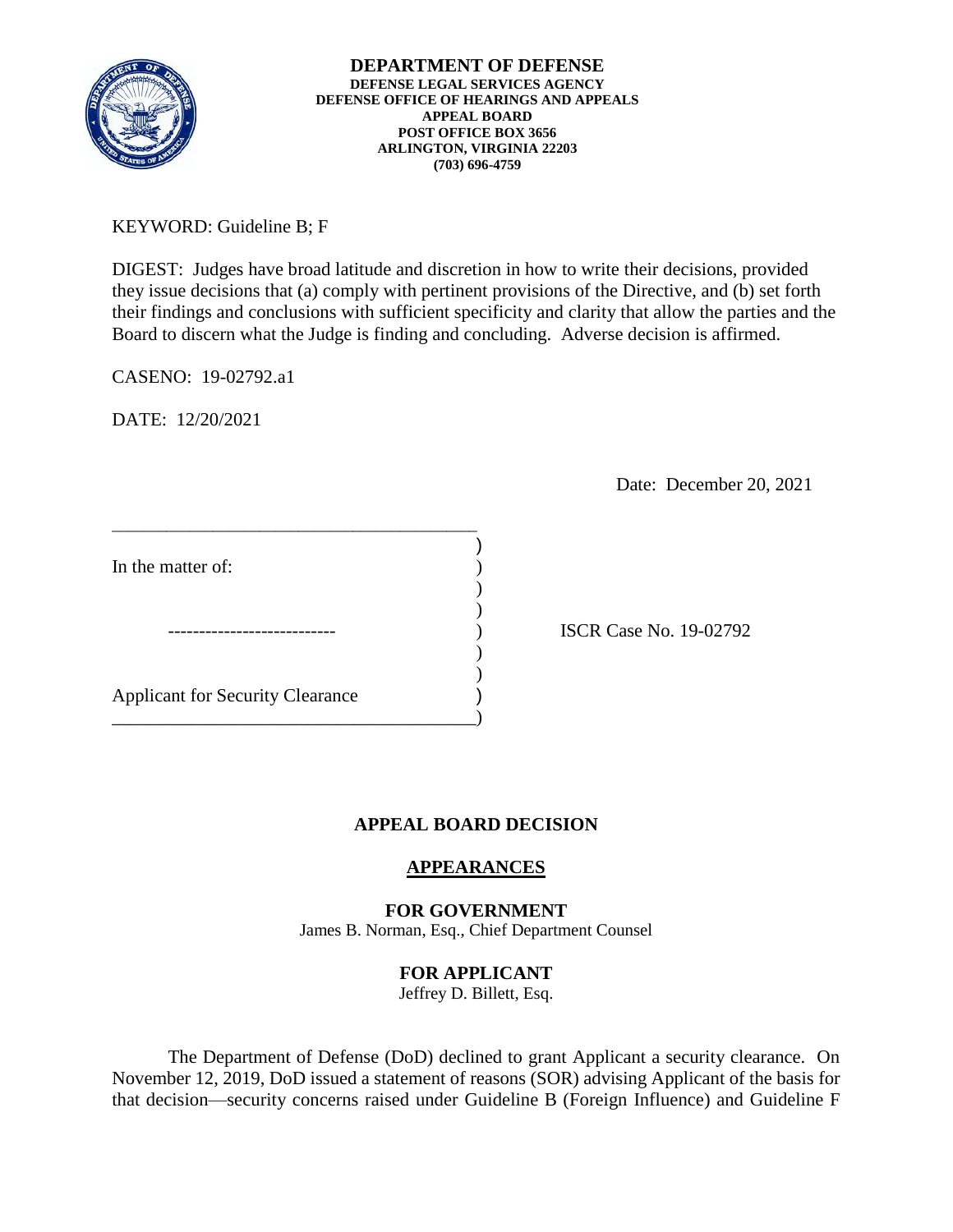(Financial Considerations) of Department of Defense Directive 5220.6 (Jan. 2, 1992, as amended) (Directive). Applicant requested a hearing. On September 7, 2021, after the hearing, Administrative Judge Edward W. Loughran denied Applicant's request for a security clearance. Applicant appealed pursuant to Directive ¶¶ E3.1.28 and E3.1.30.

 The Judge's favorable findings under the Guideline B allegations were not raised as an issue on appeal. Applicant raised the following issues on appeal: whether his due process rights were violated and whether the Judge's adverse decision was arbitrary, capricious, or contrary to law. Consistent with the following, we affirm.

### **The Judges Findings of Fact and Analysis**

 Applicant, who is in his thirties, is a prospective employee of a defense contractor. He served honorably in the U.S. military reserves. He has never been married and has no children.

 Under Guideline F, the SOR alleged that Applicant had six delinquent debts totaling over \$26,000. He admitted the debts. The debts are reflected in a 2018 credit report. Three became delinquent on or before 2013. The others were reported delinquent in 2015, 2016, and 2018.

a competitor. In trying to keep the business afloat, he incurred debts that he could not pay. a competitor. In trying to keep the business afloat, he incurred debts that he could not pay. Applicant sold the business in 2012. He experienced periods of unemployment and underemployment. In 2019, he began working for a company and purchased a number of vans for that employment. Applicant lost all but one of the vans when the company's business declined In 2009, Applicant started a business. It was initially successful but was later undercut by during the COVID-19 pandemic.

 Applicant has hired a credit repair company, but he has not made any payments toward the delinquent debts. He claims that the balance owed on a loan for a repossessed vehicle was paid through the sale of that vehicle and gap insurance, that two telecommunications companies "basically stole [his] money[,]" and that other creditors could not locate the debts. The alleged debts are not listed on his recent credit report. Decision at 3.

 for 2012 and 2014 that he did not disclose in his 2018 security clearance application. There is no indication he disclosed those tax delinquencies during his background interview. He disclosed them at the hearing. Tr. at 51-54 and Applicant's Exhibit (AE) D. As of June 2021, he owed the Applicant currently has about \$14,000 in a bank account. He had Federal tax delinquencies IRS about \$6,000 in delinquent taxes. He paid that tax delinquency after the hearing. AE D.

 control that contributed to his financial problems, he did not establish that he acted responsibly under the circumstances or that he made a good-faith effort to pay the delinquent debts. Some mitigating conditions are not applicable; others only partially apply. He did not mitigate the Applicant's financial problems are recent and continue to cast doubt on his current reliability, trustworthiness, and good judgment. Although he experienced events beyond his alleged security concerns.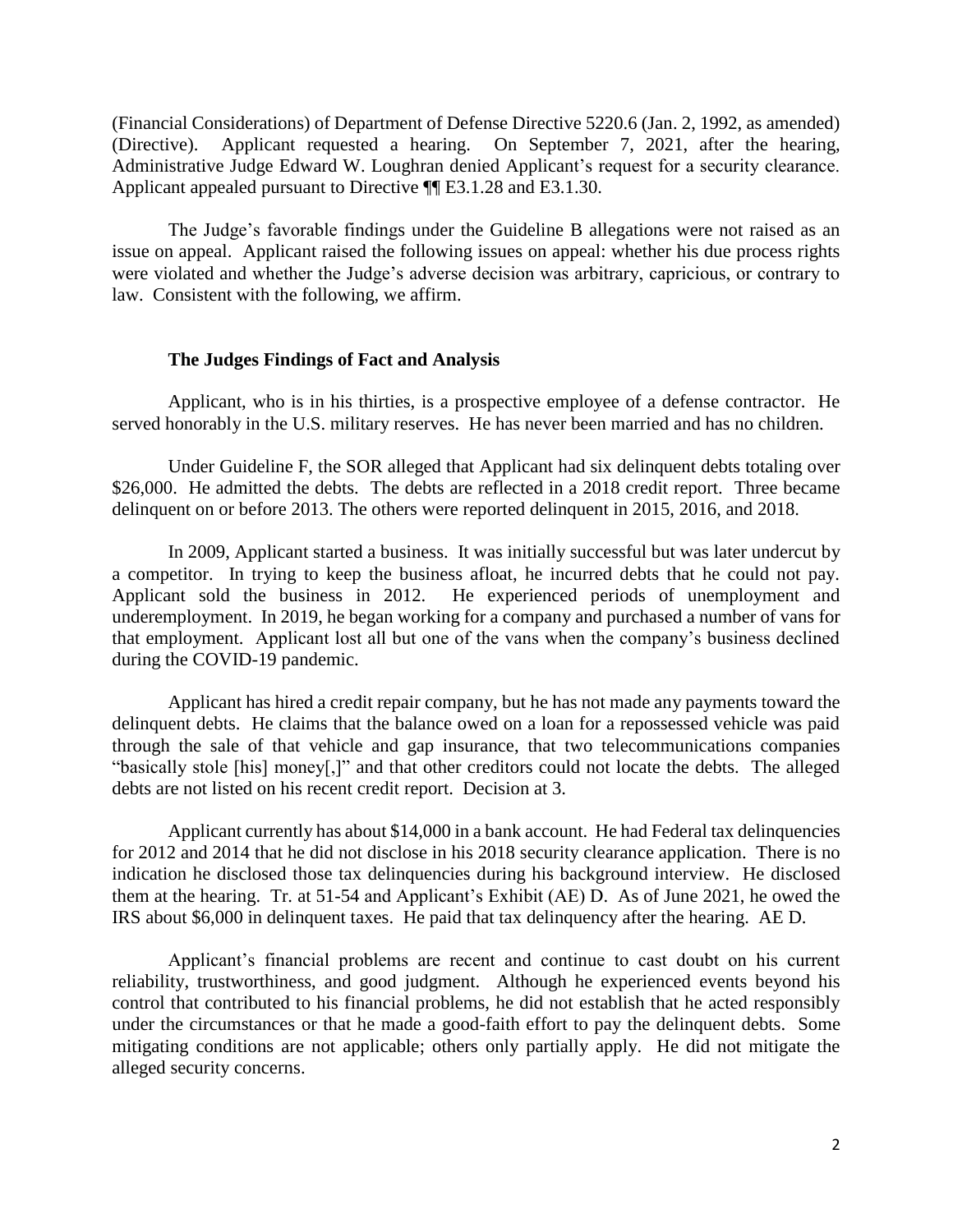### **Discussion**

Applicant's brief contends:

 unfavorable findings under Guideline F. He submits that the Judge did not properly consider or apply the mitigating factors in the case and that he ignored important mitigating evidence. Thus, he failed to adequately address important aspects of the [T]he record evidence does not support the Administrative Judge's ultimate case. The Judge's analysis under Guideline F was cursory and he did not adequately explain his conclusions or relate them to record evidence or even many favorable finding he made. [Appeal Brief at 3.]

 2018 credit report also established those allegations. Having admitted those allegations, Applicant was responsible to present evidence to mitigate the security concerns arising from those allegations, and he also had the ultimate burden of persuasion in obtaining a security clearance. sufficient evidence in the record to support the Judge's unfavorable findings but rather whether Regarding the contention that the record does support the Judge's ultimate unfavorable findings, we note that Applicant admitted each of the Guideline F allegations in responding to the SOR. A Directive ¶ E3.1.15. Given these circumstances, the key issue on review is not whether there was the Judge erred in concluding Applicant had not met his burden of production and persuasion to mitigate the security concerns.

 As noted above, Applicant contends the Judge's analysis of the mitigating conditions was cursory in nature. He takes issue with the Judge's conclusions that a particular mitigating condition points to favorable evidence the Judge did not address in his analysis and asserts "the mitigating evidence in this case is substantial and it required a detailed analysis by the Judge as to why it was insufficient to override the government's doubts as to [his] security worthiness." Appeal Brief at 4. We do not find these arguments persuasive. DOHA decisions are not measured against a standard of perfection. *See, e.g.*, ISCR Case No. 99-0417 at 5 (App. Bd. Feb. 24, 2000). Judges have broad latitude and discretion in how to write their decisions, provided they issue decisions conclusions with sufficient specificity and clarity that allow the parties and the Board to discern what the Judge is finding and concluding. *See, e.g.,* ISCR Case No. 00-0621 at 3-4 (App. Bd. Jan. 30, 2002). If the Judge satisfies those requirements, then it does not matter whether the Judge's case, a reading of the decision below persuades the Board that the Judge: (i) fulfilled his duty to consider the evidence as a whole, and (ii) issued a decision that is consistent with the requirements Judge found and concluded. Applicant's dissatisfaction with the Judge's choice to not write more extensively about evidence favorable to him is insufficient to demonstrate the Judge acted in a did not apply and others only partially applied. In arguing that the Judge's analysis is flawed, he that (a) comply with pertinent provisions of the Directive, and (b) set forth their findings and decision is long or short, or whether particular passages or sections are brief or lengthy. In this of pertinent provisions of the Directive and allows the parties and the Board to discern what the manner that is arbitrary, capricious, or contrary to law. *Id*.

 reporting services strongly suggests that the creditors consider these matters resolved." Appeal Brief at 5. In the decision, the Judge correctly cited ISCR Case No. 14-04802 at 3 (App. Bd. Mar. 21, 2016) for the proposition that a debt falling off a credit report does not establish meaningful, Applicant's brief argues the alleged "debts are no longer being reported to the credit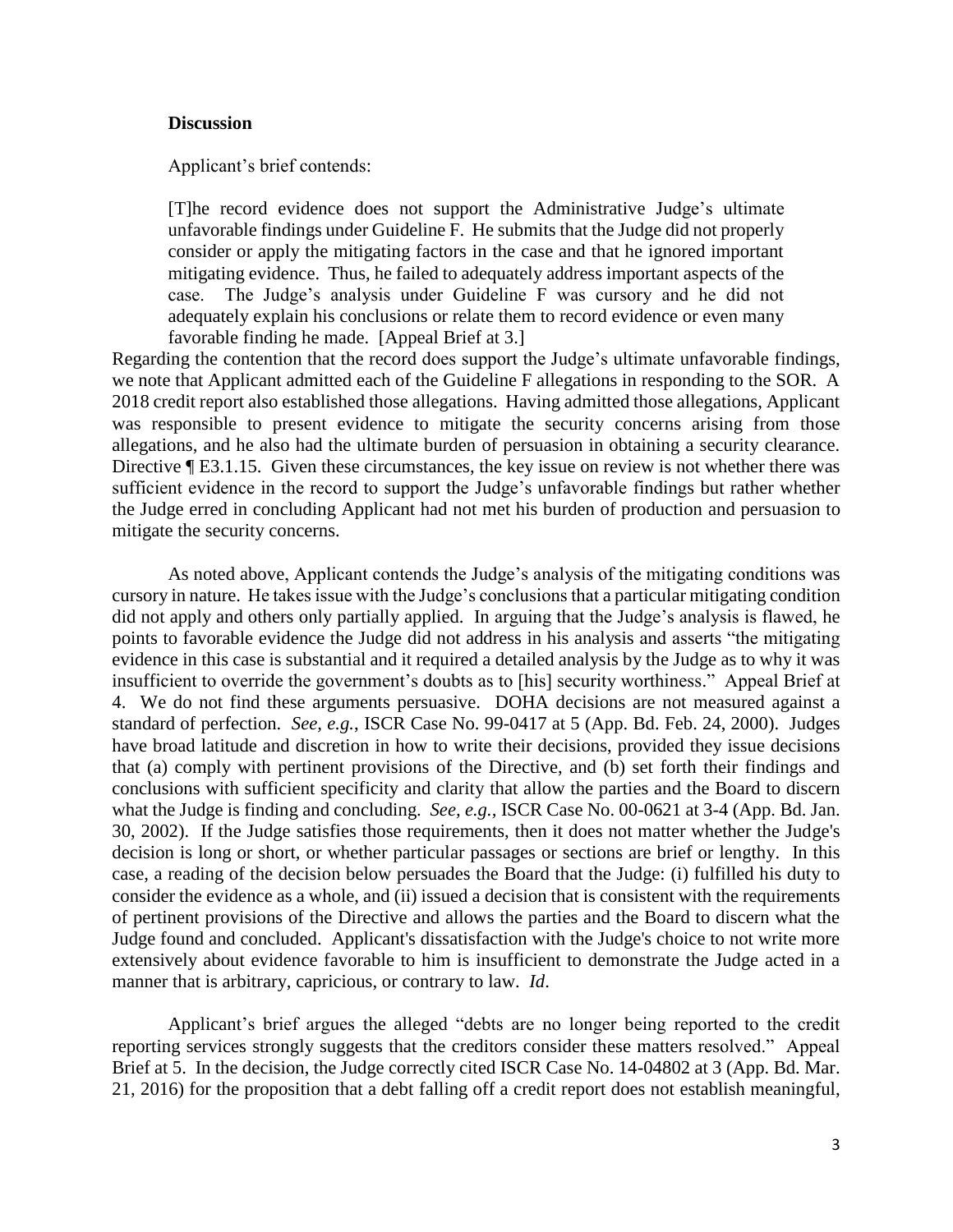independent evidence as the disposition of that debt. Furthermore, even if a debt is resolved, a Judge may still consider the circumstances surrounding the debt, such as lapses in resolving it, for what they reveal about the applicant's worthiness for a clearance. *See, e.g.*, ISCR Case No. 15- 02957 at 3 (App. Bd. Feb. 17, 2017).

 Applicant raises a due process issue by asserting the Judge based his decision upon a matter not alleged in the SOR, *i.e.*, the delinquent tax debt. While he notes that non-alleged matters can Judge's analysis and was likely the basis for the adverse decision. In this regard, he asserts: be considered in the whole-person analysis, he argues the tax debt became the central focus of the

 delinquencies that were cured and were not the subject of the SOR, he had a duty to say so explicitly. His failure to do so was error. This is especially true considering representations he made to [Applicant] during the hearing. The Judge and [Applicant] were discussing the option of [Applicant] paying the tax debts that were mentioned during the hearing. The Judge advised that it was purely [Applicant's] decision, but as far as he (the Judge) was concerned, it was the "old statement to [Applicant] when he wrote his Decision. The Decision statement "His newest of the SOR debts is more than three years old, the circumstances that caused the debt arrearage are a number of years older still, and the three mitigating conditions the Judge found [partially] applicable do not include a temporal element. If the Judge intended to base his adverse Decision on the issue of the tax debts" (i.e., the SOR debts) that would count in his decision and not the IRS debts (Tr. at 63). As things stand now, it appears that the Judge deviated from this financial issues are recent" appears directly related to the tax payments as the [Appeal Brief at 7.]

 This argument is not convincing. In the decision, the Judge stated, "The SOR did not allege that Applicant owed back taxes. Any matter that was not alleged in the SOR cannot be used for disqualification purposes. It can be used to assess Applicant's credibility, in determining the applicability of mitigating conditions, and during the whole-person analysis." Decision at 3, n.1. The Judge's quote is consistent with what the Appeal Board has previously stated on this issue. *See*, *e.g.*, ISCR Case No. 15-07369 at 3 (App. Bd. Aug. 16, 2017). Applicant has not identified any reason for the Board to conclude the Judge considered the tax debt as a basis for denying his clearance. Regarding the age of the SOR debts, the Board has stated that unpaid, delinquent debts constitute a continuing course of conduct that undermines any claim the debts are not recent within the meaning of the Directive. *See, e.g.,* ISCR Case No. 09-01309 at 4 (App. Bd. Apr. 29, 2010). We find no deviation between what the Judge said at the hearing and his analysis in the decision. From our reading of the decision, the Judge was referring to the alleged debts when he stated Applicant's financial issues are recent. Applicant has failed to show that he was denied the due process afforded him under the Directive.

 considered all of the evidence in the record. *See, e.g.*, ISCR Case No. 15-04856 at 2-3 (App. Bd. Mar. 9, 2017). Furthermore, his disagreement with the Judge's weighing of the evidence or his ability to argue for a different interpretation of the evidence is not sufficient to demonstrate the In general, Applicant's arguments are not sufficient to rebut the presumption that the Judge